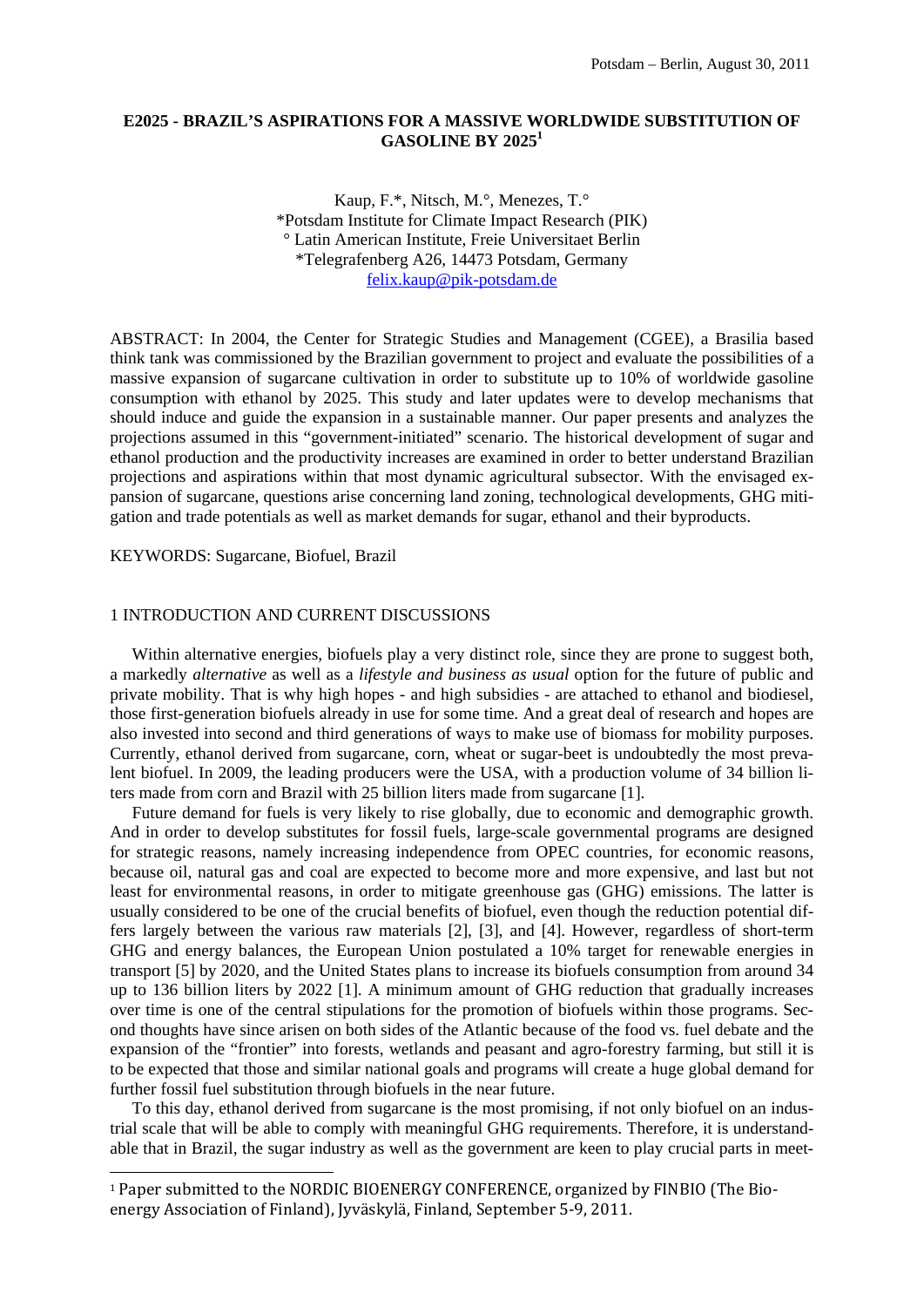ing those possible export demands. For 2025, the think-tank Centro de Gestão de Estudos Estratégicos (CGEE) has developed detailed scenarios aiming at substituting 10% of worldwide gasoline demand through ethanol made from Brazilian sugarcane. In the following, a closer look into those scenarios and a critical assessment of its assumptions will be based on historical developments as well as on similar outlooks and studies about the development of the Brazilian sugar and ethanol industry until 2025 and 2030.

## 2 HISTORICAL DEVELOPMENT OF THE ETHANOL SECTOR

 This section describes the rise of the ethanol industry and depicts the developments that made Brazilian sugarcane one of the most successful agricultural products worldwide. The plant was brought to Brazil more than 400 years ago, and until today it is one of the most frequently cultivated primary products (only soybean and corn cover larger cultivation areas in Brazil). Industrialization and mechanization as well as modern breeding have helped to increase productivity and yields of sugarcane enormously, especially during the last 60 years. Until today, however, in Brazil a great deal of human labor is still used in cane-cutting, even though competition with mechanized harvesting is often only possible with an over-exploitation of workers. Further mechanization, stricter enforcement of labor laws, better education as well as migration to the towns and cities are likely to reduce the employment potential of the sugar complex substantially in the next few years.

## 2.1 First Oil Crises and the PROALCOOL Program

 During the first oil crisis in 1973 that marked the end of cheap energy, Brazil was still heavily dependent on imports of fossil fuels which became manifested in the costs of oil imports that absorbed around half of all exports receipts. The oil price hike strained the Brazilian economy considerably, and it coincided with a sharp slump in international sugar prices so that substituting fossil fuel with ethanol made from sugarcane became the logical consequence [6].

 The Brazilian government launched the National Alcohol Program (PROÁLCOOL) in 1975. In the beginning, sugarcane ethanol was used for low blending with gasoline (up to 10% ethanol) which was a fitting measure to quickly increase the demand for ethanol while basically no technological adaptations were needed [7]. In 1979, another coincidence spurred ethanol: The second oil crisis occurred around the time when the technical institute of the Brazilian air force developed an engine that could run on 100% hydrous (wet) ethanol, whereupon the international car companies with facilities in Brazil agreed to introduce that technology; the government guaranteed to look after supply, to boost demand with lower taxes on ethanol-fueled cars, and added other incentives. Although skeptical at first, by 1984 the consumers followed suit so that more then 90% of all new cars sold in Brazil were ethanol fueled [8]. The PROALCOOL program can be seen as a unique example for different stakeholders (government, automobile industry, sugar cane producers, research institutes, and PETROBRAS, the state-owned oil company) cooperating and adapting to exogenous occurrences by creating and supporting their own national market [9].

 By the mid-1980s, the Brazilian economy had serious problems and the sugar complex in particular. Low world market prices for oil increased the costs of PROALCOOL, and the European Community dumped so much beet sugar on the world market that Brazil was no longer able to cover costs for that commodity. Other countries such as Cuba went out of the sugar business altogether. As the numbers in Figure 1 show, cane and ethanol production stagnated, but were kept alive by government intervention. After the promulgation of the new Constitution in 1988, all permanent subsidies were to be phased out leading to the official termination of the PROALCOOL program [10]. However, the ongoing blending of E10 – E20 saved the ethanol market from a complete collapse and the sugar complex from bankruptcy. Meanwhile deregulation and shrinking demand in the 90's led to efficiency gains, market concentration and reduced production costs especially in the state of São Paulo [11].

## 2.2 The FFV Technology and rising demand for ethanol

 In the early 2000s, oil prices began to rise again putting ethanol back in place. The development of so-called Flexible-Fuel Vehicles (FFV) in Brazil was another decisive factor of reawakening the interest in ethanol as an alternative to fossil gasoline, since that technology made it possible to run the engine on any blending of gasoline and ethanol. Apart from the regulation that mandated a blending of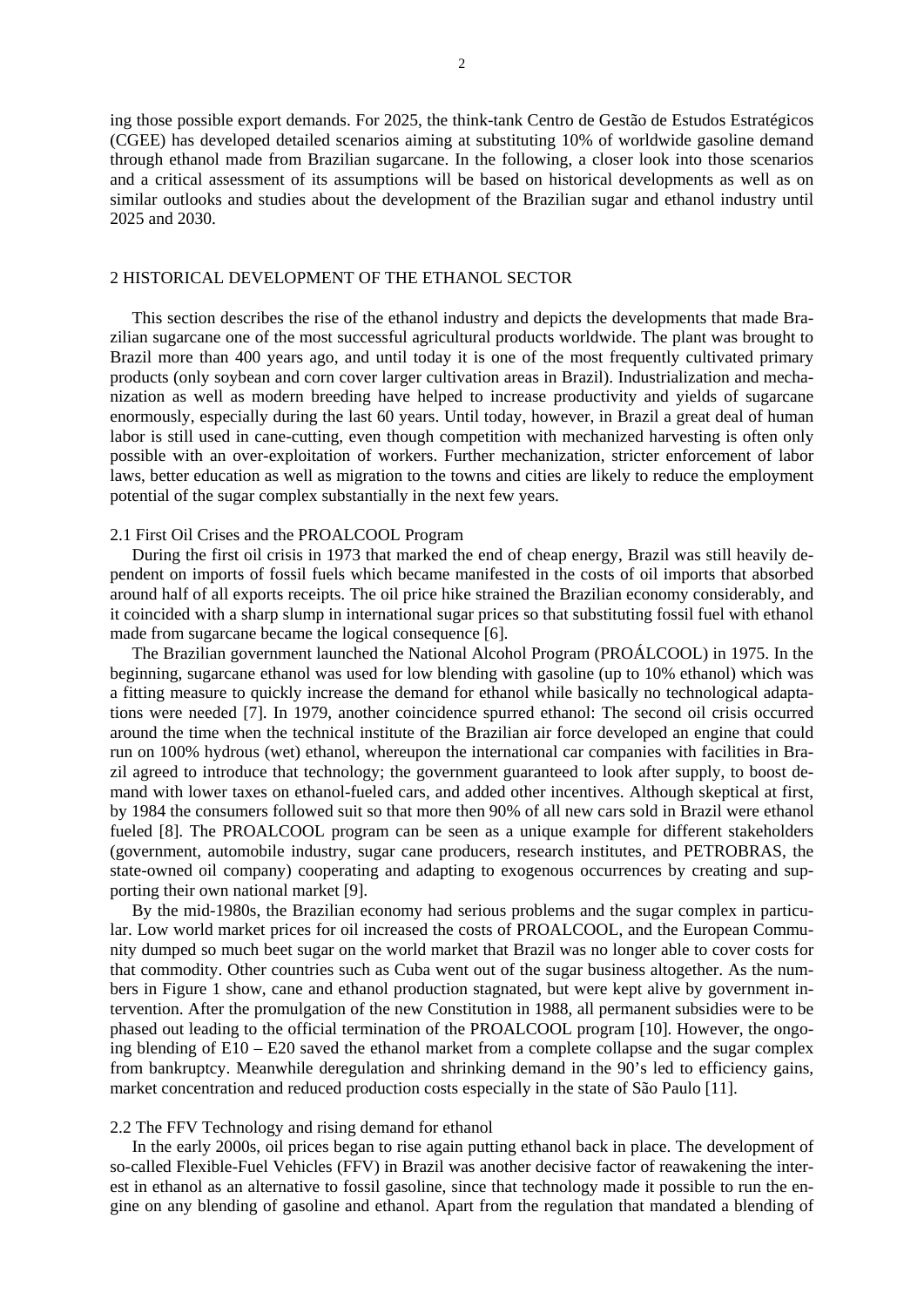

up to 25% ethanol with gasoline, the FFV's quickly dominated the domestic car market and by 2006 almost 75% of all new cars manufactured in Brazil were Flexible-Fuel Vehicles [12].

*Figure 1 Development Ethanol and Cane Production; Yields and Harvested Areas 1985 – 2008 [13].* 

 Given competitive markets and new technologies, combined with a growing awareness and readiness to pay for substituting fossil fuels, with the record oil price in summer 2008 of over 140 US\$ per barrel, more and more nations implemented incentive and regulatory systems and programs for bioethanol and biodiesel while at the same time, the very environmental-friendly character of those fuels became controversial. Figure 1 clearly depicts the strong impact of PROALCOOL. Distinct yield and production increases as well as expanding cultivation areas and a steady growth of ethanol production can be seen until 1985. Afterwards, the sector grew only slowly between 1990 and 2000, and between 1995 and 2000 a clear downturn can even be observed in ethanol production. Within the last decade and especially since 2005, the demand for sugarcane products rose again by more than 50% and ethanol production almost tripled between 2000 and 2008.

 During the observed period, dramatic changes took place also in the international sugar markets. The Brazilians were the main protagonists who pressured so hard against the sugar export dumping of the EU at the World Trade Organization that beet sugar lost much of its internal support, and the price on the world market increased from around 6-8 US\$ cents per pound around 1990 to 20-24 cts/lb in 2010/11. At that price range of sugar, the price of oil has to be markedly over 100 US\$ per barrel in order to make a comparable profit. With production costs estimated at equivalently around 7 - 10 cts/lb for sugar and 50 - 65 US\$/b for oil in the major areas of sugarcane production, both products promise very comfortable rents, and the bidding-up of land prices and growing interest of international investors are a logical consequence. However, when it comes to decide over a firm's offer to supply ethanol or sugar, it is the opportunity cost which counts so that the value of the lost opportunity to sell sugar determines the costs of ethanol, and vice versa. It already happened recently that Brazil had to import ethanol, because the *usineiros* (sugar facility owners) preferred to make sugar and sell it on the world market. In general, calories in the form of human food, and mostly also of animal fodder, are likely to be treated as more "noble", i.e. higher-valued than fuel. That is why ethanol from molasses (sugar juice) is not necessarily a viable option for massive future expansion on the global fuel markets.

## 2.3 Latest Developments

 In comparison to the 1970s and 80s, when ethanol production was boosted and supported by PROALCOOL, today's sugarcane complex is far more profitable. World market prices for oil and sugar, but also for other agricultural goods are at a long time high, and international demand for commodities and alternative energy carriers is continuously increasing. Even the tariffs of 14 US\$ cents in the US and 19 Eurocents per liter on ethanol at the European Union's borders are being questioned and might be removed, once the Doha Round negotiations at WTO should come to a positive end.

 In the whole world, research and development as well as scientific and technological progress are leading to new applications creating new markets and new demands for all kinds of biomass. Latest developments are to be seen not only within the field of energy production but also within the whole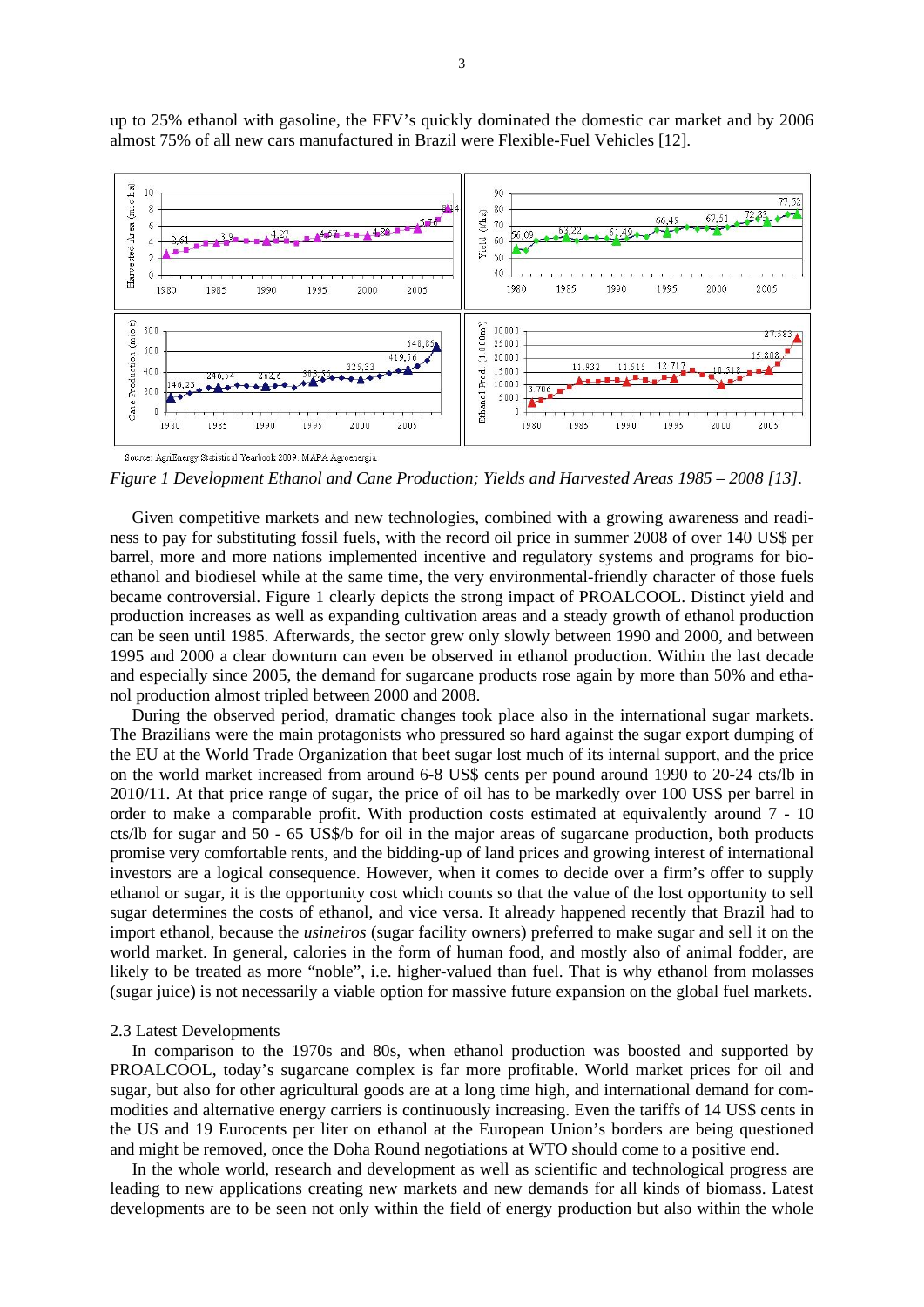range of material utilizations in biorefineries. Various biotechnology laboratories and companies are currently examining new applications for sugarcane. For example, research and development is being done on genetically modified yeasts that will convert sugar into diesel fuel and also provide other alternatives to petroleum based chemicals. The produced diesel would not only have higher energy content than ethanol but it would also enjoy a huge internal market since fossil diesel consumption in Brazil is more than double that of gasoline [14]. More research has been done in other areas such as electricity generation (including e-mobility) and – above all - enzymatic hydrolysis of bagasse and the whole sugarcane plant, mostly termed "second-generation" biofuel [15]. Those examples can only give a glimpse of the volumes and demands the sugarcane complex might be facing in the future.

 Finally, sugarcane is becoming again a magic plant in that it is the world's champion in the absorption of carbon dioxide and other GHGs per hectare and year. Of course, that status only applies as long as it is not counterbalanced with the negative effects of deforesting and wetland drainage. However, once those environmental services are monetized and internationally traded, an important additional benefit or "output" is added to sugar, ethanol and bagasse biomass, making the advance of cane plantations an even more probable – promising as well as menacing - development in Brazil. Along that path or better: highway, severe problems are likely to be encountered, such as the expansion of monoculture, rivalries of land and water usage, deforestation and degradation of soils as well as loss of biodiversity [16],[17], [18], all of which are also of global interest.

## 3 PRESENTATION OF THE CGEE STUDIES

 In 2005, the Center for Strategic Management and Studies (CGEE) published a study about the Brazilian biofuel sector and its perspectives. The focal point was the importance of the ethanol production chain for the Brazilian economy and its perspectives on the global fuel market [19]. CGEE is a "think tank" related to the Brazilian Federal Ministry for Science and Technology, which finances and executes different kinds of projects and studies that are considered "strategic" for the country. Thus, in 2007 CGEE conducted a further study which aimed to prepare the country for a massive expansion of ethanol production in order to satisfy both domestic and foreign demands in a sustainable way. It postulates an efficient and sustainable utilization of the country's resources in order to substitute up to 10% of worldwide gasoline consumption through Brazilian sugarcane ethanol by 2025 [20].

 It is perhaps worth mentioning that between 2003 and 2005, the current Brazilian President Dilma Rousseff was the Federal Minister of Mining and Energy, and, after that, between 2005 and 2010, chief of staff of the Presidency under President Lula. Therefore, it is likely that most of these studies were conducted with the knowledge of Dilma Rousseff herself or at least of some persons belonging also to the present Government, which might indicate continuing support for the project ideas.

#### 3.1 Approach of the CGEE studies

 The studies take data from the National Energy Information Center (NEIC) of the United States for the future demand for gasoline. The NEIC projects a worldwide gasoline consumption of 1.7 trillion liters annually by 2025, which would represent an increase of 48% in comparison to 2005. Considering the difference in calorific content between gasoline and ethanol (anhydrous ethanol has about 75% of the calorific content of gasoline) and also the motor efficiency, the study calculates that it would be necessary to produce 205 billion liters ethanol in order to substitute 10% of the worldwide gasoline consumption by 2025, which would be equivalent to 170 billion liters of gasoline. Based on the productivity levels of 2005, it would be necessary to cultivate around 35 million hectares of sugarcane in order to produce such a quantity of ethanol [19]. The agrarian productivity that corresponds to the amount of sugarcane per hectare was defined at 70 t/ha whereas the industrial productivity, i.e. ethanol per processed ton of sugarcane, was calculated with 85 l/t. Thus, the overall productivity can be specified with 5.950 or roughly 6.000 liters of ethanol per harvested hectare of sugarcane.

 The methodology used is based on the fact that Brazil has a total area of about 852 million hectares, of which about 400 million ha correspond to the size of the Amazon forest, 14 million ha to the Pantanal region and 3.5 million ha to the Atlantic Forest. Besides that, 75 million ha present an unsuitable declivity for mechanization, which is an important figure, since mechanized harvesting is already applied in the majority of current sugarcane expansion areas and will certainly increase in the future [21]. After all, there are approx. 360 million ha theoretically available for sugarcane cultivation. The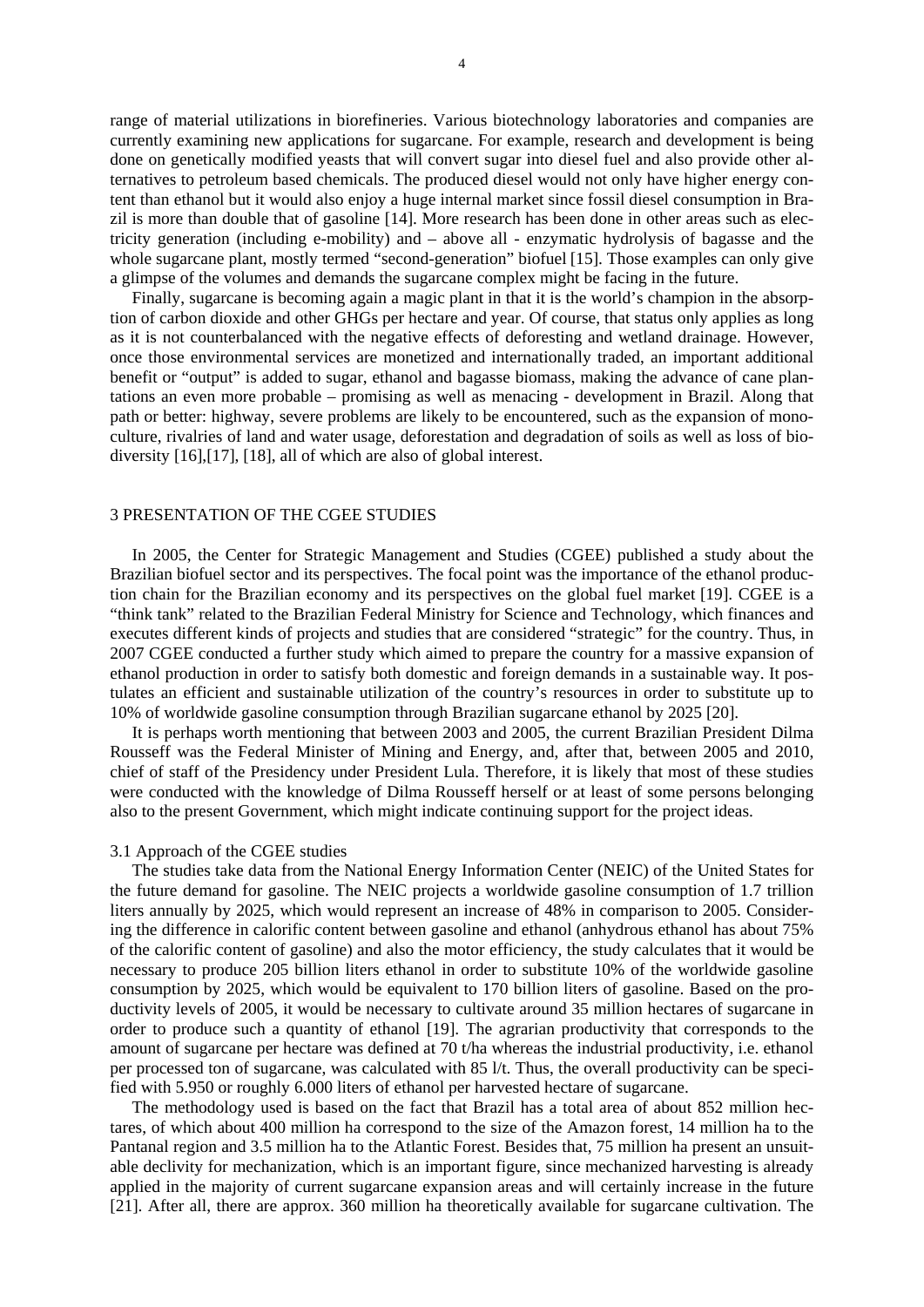studies point out that Brazil could designate more than 80 million ha of available area for sugarcane production, which would result in a production of over 5 billion tons of sugarcane [20]. This calculation leaves room for a certain amount of crop rotation and also for a total of 8.5 million hectares or more for sugar.

 The new areas would require viable characteristics of soil and climate but should not be allowed to encroach on preservation areas, nor should they endanger food production, although it is obvious that such an expansion would lead to significant displacement effects. However, CGEE stresses that the investment in large-scale agriculture might have beneficial job creation effects in the respective areas and would lead to a decentralization of sugarcane cultivation. Thus it identifies 17 areas in Brazil which would encompass around 42.2 million hectares and would be sufficient to develop the project and to arrive at the envisaged 205 billion liters per year.

 It is interesting to note that most of the expansion should take place in the Center West as well as in the Northeast regions. The Center West is the region in which most of the recent increase has taken place and where large areas are technically apt, whereas the choice for the Northeast represents primarily a social aspect of the project, given that this is the poorest region of the country. One important criterion used was the selection of sample areas mainly in states where there is still little or no sugarcane production. Regions in the Amazon forest and the wetlands of the Pantanal are to be strictly offlimits [19]. This mapping suggests a rather smooth and sustainable expansion of sugarcane cultivation.

 Responding to national and international concerns about the expansion of the sugarcane frontier, the Brazilian government introduced sugarcane zoning (Zoneamento Agroecológico da Cana-deaçúcar - ZAE) in 2008 [22]. The objectives were to provide a technical instrument identifying the aptness and location of appropriate areas and to rebuke criticism from abroad. The document shows 65 million ha of land categorized as areas with high, medium and low suitability for sugarcane. However, it has to be understood that the ZAE zoning is an indicative, not a binding land use planning instrument.

#### 3.2 Technology Scenarios

 The CGEE studies develop four different scenarios. "*No technology adoption*" represents the continuity of 2005's productivity level until 2025 (no hydrolysis implementation). The second scenario, "*Cautious technology adoption*", indicates a slow introduction of optimization processes in the distilleries and the introduction of hydrolysis only in 2015. The third scenario, "*Progressive technology adoption*", assumes a faster implementation of optimization technologies, the adoption of hydrolysis stage I in 2010 and the adoption of hydrolysis II in 2020. Finally, the fourth scenario, "*100% technology adoption*", hypothesizes that already in 2015 all distilleries constructed from that year on will be equipped with the most efficient technologies (including hydrolysis). The clue of that technology is the conversion of the total plant or its residual bagasse into fuel. The studies indicate that the most probable scenario would be the "*Progressive technology adoption*" [20] which would result in yields of 124.3 liters of ethanol per ton of sugarcane by 2025 (92.5 liters from the plant and 31.8 liters through hydrolysis). A great volume of biomass is left for the generation of electricity. With the overall production of 205 billion liters in 2025, the studies project a surplus of 106 TWh, i.e. equivalent to 28.3% of Brazil's total electricity consumption in 2005 [20].

#### 3.3 Market Developments

 The studies analyze the scenarios about production and consumption of both sugar and ethanol. Estimates show that Brazil will have up to 50 million automobiles by 2025, of which more than 46 million will be cars and light trucks. The participation of flex-fuels cars in total car sales is expected to level at 85% by 2025. Thus the total domestic demand for ethanol is assumed to be 41 billion liters, which would equal an area of 8.5 million ha of sugarcane (at 2005's productivity level). Likewise, the export projections for 2025 would be 164 billion liters which would require 26.5 million ha of sugarcane cultivation.

 Regarding the sugar market, an expansion of the sugar production in accordance with the future development of both domestic and international markets is calculated. The *per capita* sugar consumption in Brazil is considered to be dependent only on the population growth, i.e. around 1%. The export of sugar is expected to rise by 2% p.a. These two factors together should result in an increase of 235% of Brazilian sugar production by 2025 in comparison to 2005, expecting a total demand of 61.5 million tons of sugar by 2025/2026. Productivity increases are assumed up to 111.7 t/ha sugarcane until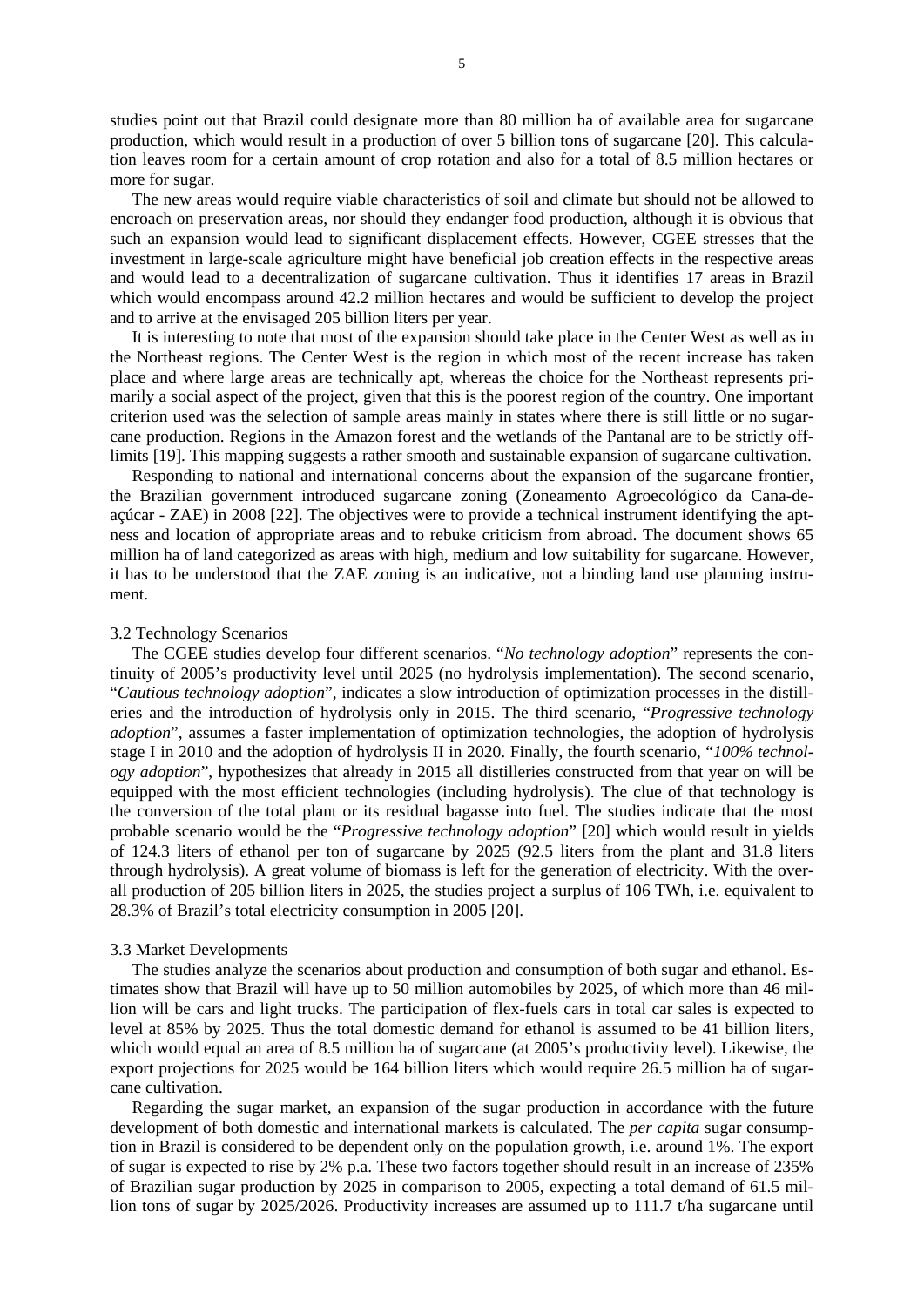2025, and the overall sugar yield is to amount up to 138.6 kg per ton of sugarcane. Around 4.5 million ha of new land will be needed in order to satisfy the estimated future demand for sugar summing up to a total of 8.5 million ha [20].

## 3.4 Impacts of the Expansion - Sustainability

 Sustainability is discussed in order to evaluate the environmental, economic and social impacts of the massive expansion of the Brazilian sugarcane and ethanol production. The idea is to set the basis for a future certification process, which would be required by the main importing markets as is already happening. Due to the lack of an international certification system for biofuels in 2005, the relevant study used the methodology developed by the Dutch Parliament for imported and domestically produced biofuels [20]. Sixteen criteria were listed and aggregated in six main topics: GHG emission; competition between food, energy and other utilizations, biodiversity, wealth, human welfare and environment [20]. Just to exemplify, in the point about GHG, the study calculates the energy balance of ethanol, indicates an input-output relation of 8.3 in 2004 and projects an increase to 11.5 by 2020 [20]. None of the criteria listed above are considered problematic by the study. Only some precautionary suggestions are made, indicating that more investments should be made in education, security and against corruption.

| Current Demand – Sugarcane Area                                  |                 |                           |
|------------------------------------------------------------------|-----------------|---------------------------|
| 2010                                                             | 4.0 million ha  | <b>Ethanol Production</b> |
| 2010                                                             | 4.0 million ha  | <b>Sugar Production</b>   |
| Additional demand – CGEEE scenario (Productivity Levels of 2005) |                 |                           |
| 2025                                                             | 31.0 million ha | <b>Ethanol Production</b> |
| 2025                                                             | 4.5 million ha  | <b>Sugar Production</b>   |
| TOTAL in 2025                                                    | 43.5 million ha | Sugarcane Area            |

 *Table 1 Expansion of Sugarcane Cultivation Areas* 

## 3.5 Summary of the CGEE Studies

 Today, Brazil cultivates around 8 million ha with sugarcane, from which about 50% is converted into ethanol and 50% into sugar. In order to reach the 10% substitution scenario, the area has to quintuple from today's levels until 2025. The CGEE denominates 17 areas mostly in the Northeast and Center regions of 42.2 million ha that are presumed to be suitable due to "high" and "good" productivity levels in terms of soil and climate. However, later indicative zoning by the government did not comply with these suggestions but indicated wider areas which would be apt for sugarcane totaling 65 million ha. Here, the most suitable expansion areas were identified close to the traditional sugar areas in the Center and South states. According to the CGEE studies, sustainability does not pose major problems. However, propositions regarding better public policies in some areas are made with a special emphasis on technological developments and access to export markets.

## 4 FURTHER STUDIES AND THE RELEVANCY OF GHG REDUCTIONS

 In order to analyze whether the assumptions of the CGEE scenarios are realistic and what they imply, this section takes a closer look into the projections of a study conducted by the Ministry of Mines and Energy (MME) as well as the development of GHG reduction-induced demand in order to identify further drivers and barriers for ethanol and sugar production. In 2009, the MME estimated that around R\$ 50 billion ( $\epsilon$ 22 billion - June 2011) will be invested in the biofuel sector between 2008 and 2017; R\$ 40 billion into the ethanol production and R\$ 9 billion into infrastructure [11]. Evidently, an expansion strategy of a size up to 35 million ha of newly cultivated sugarcane areas requires an enormous amount of capital and prudent risk management and planning.

## 4.1 The "National Energy Plan 2030" projections

 Already in 2007, the MME formulated the "National Energy Plan 2030" projecting the development for all relevant energy carriers as well as the possible composition of the Brazilian energy matrix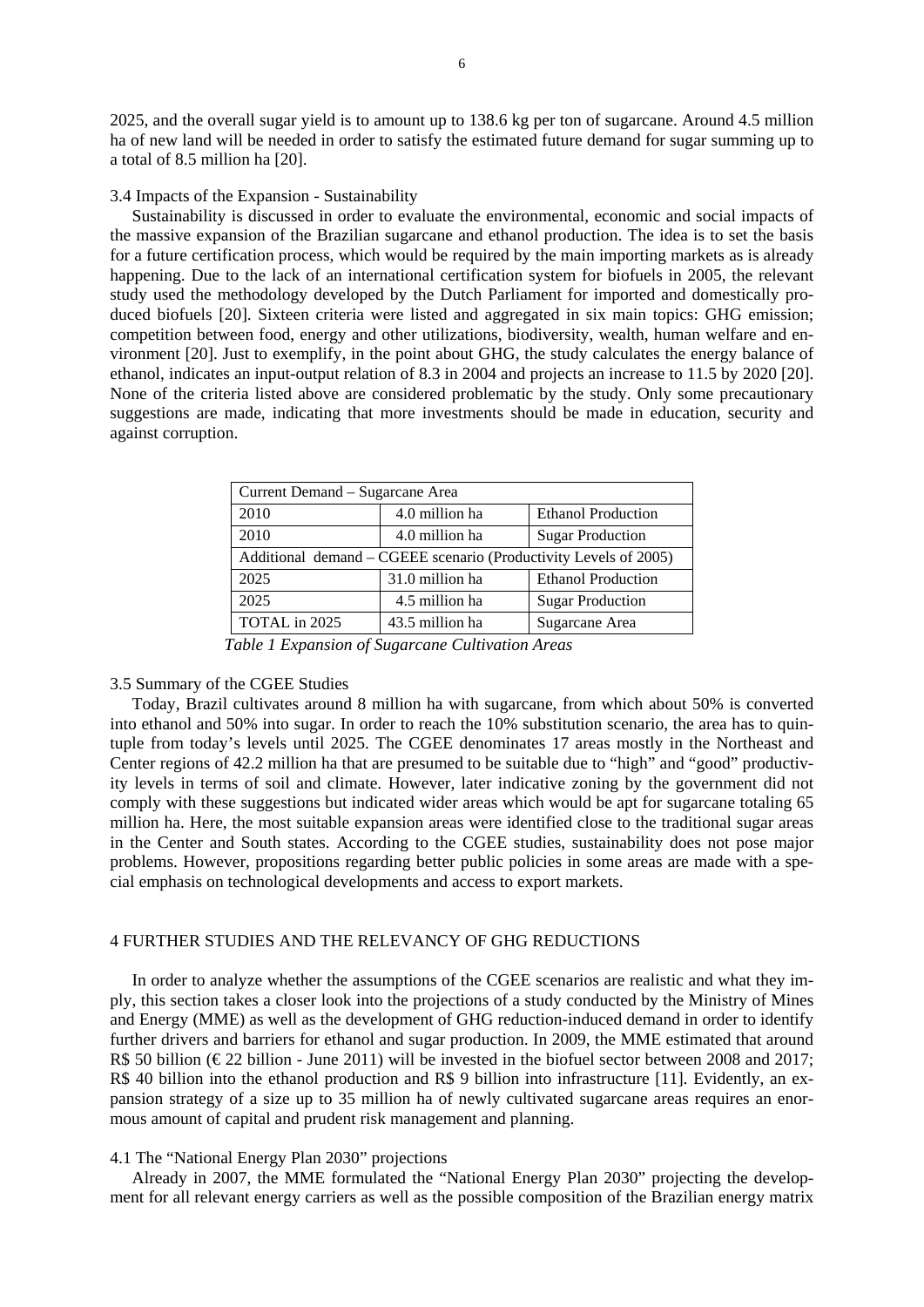until 2030 [23]. The years of reference are 2005 and 2030. Its projections foresee a steady growth rate between 6 and 9% until 2020. Within the last decade, the growth rate will slow considerably so that the overall projection for 2030 amounts to 62 billion liters with a total cultivation area of sugarcane of 14 million ha. The expansion will take place modestly in the Northeastern states from 1.0 to 2.4 million ha, compared to the Center and South states where the cultivation areas will increase from 4.6 to 11.6 million ha. Yet, productivity will increase significantly in the former and only modestly in the latter. They also project a sharp increase in the overall ethanol yield in liters per ton of sugarcane. Yet, the largest advancement is expected to be ethanol by hydrolysis conversion. Those projections start only in 2010 with 130 million liters of ethanol and spurt up to 7.1 billion liters in 2030. Only due to that increase, Brazil can produce the 62 billion liters of ethanol in 2030 (of which 11% are hydrolysis ethanol).

 Ethanol exports are expected to peak in 2020 with 18.6 billion liters and are then to decline significantly to 9.6 billion liters in 2030, whereas the domestic consumption will rise continuously from 13.5 in 2005 up to 52.5 billion liters in 2030. The Plan explains the decrease of ethanol exports by the small growth rates of ethanol production between 2020 and 2030, and the ever increasing domestic demand that would have to be satisfied first. Compared to the scenarios in the CGEE studies, the overall ethanol production is significantly smaller which might be explained by less ambitious goals and a smaller expansion area (205 billion liters versus 62 billion liters and 42.2 versus 14 million ha total sugarcane area). Another reason might be that the MME projections mirror the complete energy matrix until 2030 including other renewable energies like biodiesel as well as fossil energies such as natural gas and particularly domestic oil, which has recently raised very high expectations.

## 4.2 GHG Emissions and external demand effects of Certification

When it comes to the question of future external demand for sugarcane ethanol, one of the most crucial and most debated issues is its GHG and  $CO<sub>2</sub>$  reduction potential. As mentioned above, the two largest gasoline consuming markets in the world, namely the US and the EU, have very ambitious programs to reduce oil consumption and dependency, and to implement GHG mitigation measures. Biofuels are considered to be suitable substitutes, - but only if a meaningful reduction of  $CO<sub>2</sub>$  emissions can reliably be guaranteed. The amount of  $CO<sub>2</sub>$  absorbed and emitted along the life cycle is therefore an integral product feature of sugarcane ethanol and other biofuels. In order to guarantee a substantial reduction of GHG emissions, certification systems have already been implemented in the EU for biofuels, and future mandates in other countries are also depending on the overall GHG balance of biofuels when they are to substitute gasoline or diesel.

The  $CO<sub>2</sub>$  and GHG emission savings from different biofuels have been topics of fierce debates. In the early 2000's, biofuels were claimed to be basically zero- $CO<sub>2</sub>$  emission fuels, since they emit only as much  $CO<sub>2</sub>$  as they store during the growth periods of the plant. More diligent and sophisticated analyses of energy and emission life cycles followed, taking into account the whole production chain of fuels derived from biomass as well as the inputs and energies needed for those processes. Land Use Change (LUC) became a large issue calculating the conversion related emission when turning pasture or forests into crop land for biofuel purposes. Further indirect Land Use Change (iLUC) effects turned out to be even more difficult to identify and calculate [18]. However, in Brazil iLUC might present a crucial factor, whenever the expansion of the agricultural "frontier" into forest areas would lead to high GHG emissions from deforestation.

 Since the beginning of 2011, Germany and Austria have already implemented certification systems that require specific product features as well as production and cultivation compliances according to the renewable energy directive (RED) established by the EU in 2008. This Directive stipulates that the sustainability baseline shall at least be 35% GHG emission savings when compared to fossil fuels until 2017, rising up to 60% by 2018. Within a short period of time, all 27 EU countries will need to comply with this regulation [5]. In the US, a current mandate pushed by the Energy Independence and Security Act (EISA) calls for an increase of the use of biofuels up to 136 billion liters by 2022 (which represents up to 30% of today's gasoline consumption). A portion of at least 14% of this figure has to come from so-called "advanced biofuel", with a minimum GHG emission saving of 50% compared to gasoline, - and Brazilian sugarcane ethanol already qualifies for this category [1].

 Sugarcane is not only the champion of all biofuel energy balances with its already-mentioned 9.3 input-output ratio, but also ranges first in the overall GHG emission reductions of all major biofuels [24], [25], [2]. However, the above-mentioned LUC and iLUC effects are normally left out in those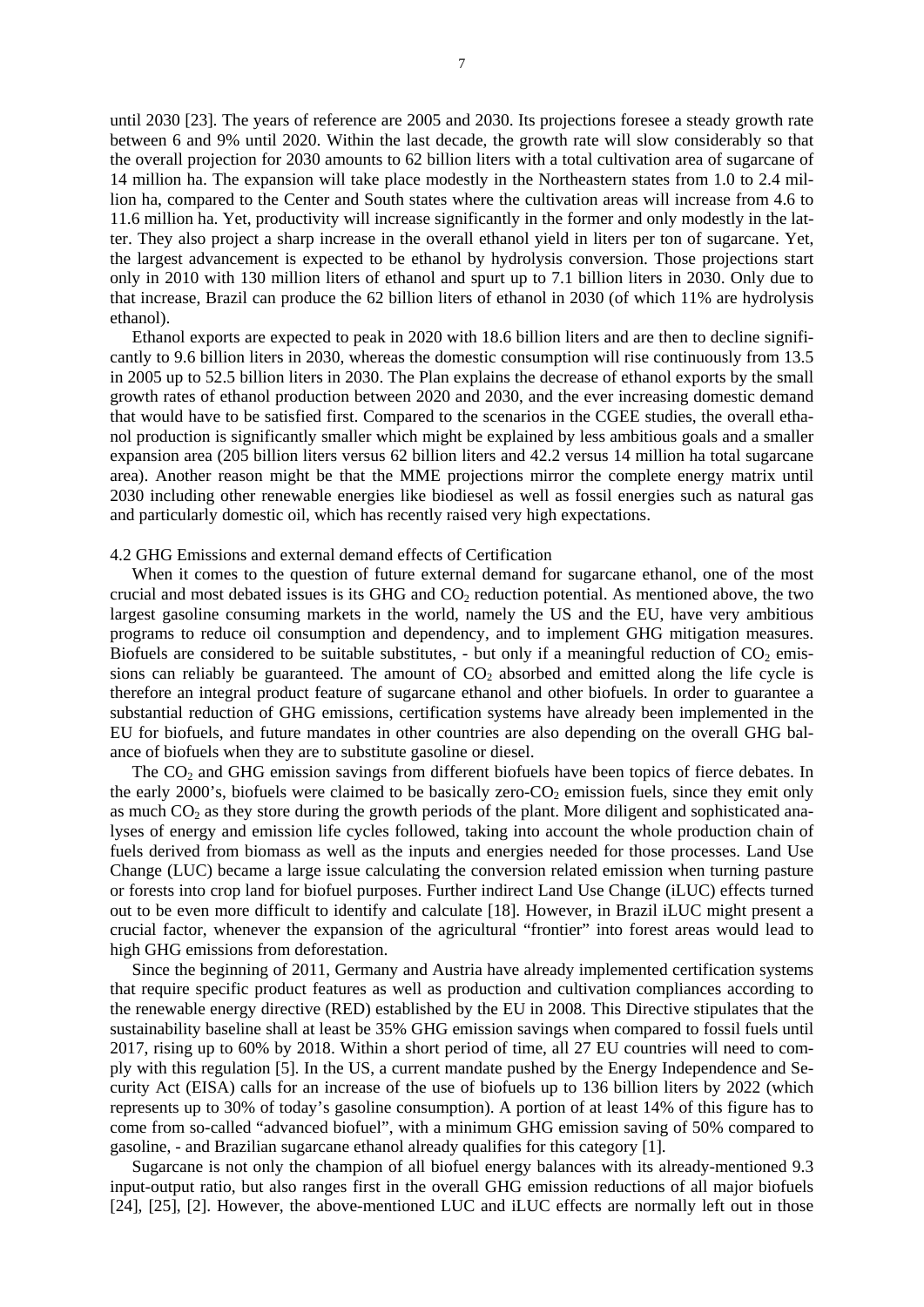calculations, and the byproducts of the production process are often not taken into consideration. That is why a huge demand can be expected by countries that mandated biofuel blending and consumption, once tariffs and other trade barriers would be removed. However, protests, boycott claims and reverse regulations can also be expected when the iLUC effects on forests and other vulnerable areas as well as the rise of food prices are rightly or wrongly attributed to biofuels.

#### 4.3 Cogeneration and Carbon Trade

 Sugar and fuel are not the only products of the sugarcane plant. The byproduct bagasse (fibrous waste after the sugarcane is crushed – around 30% of the total sugarcane) has manifold applications. Being burnt for generating steam and electricity ("cogeneration") is currently a largely favored option in Brazil, also by the electricity companies, since the main period of electricity production from bagasse is after the harvest during the Brazilian summer, which complements well with the hydro power season when the water levels are usually low. According to a 2007 report from CONAB (National Agricultural Supply Company), already 48 ethanol and sugar production facilities were connected to the national electricity grid feeding in excess energy from the cogeneration process [26]. The Brazilian Sugarcane Association UNICA estimates a potential of surplus in electricity production in 2020 which would contribute up to 15% of total electricity production in Brazil [27]. The MME Energy Plan projects that the consumption of sugarcane bagasse might increase around 300% between 2005 and 2030, if the bagasse would be used almost exclusively for energy purposes [28].

 But as already mentioned, a much more promising utilization is the additional ethanol production from bagasse through hydrolysis and its use in biorefineries. Those are still rather medium-term technologies, but in any case, the GHG emission reduction potential of sugarcane offers significant additional benefits beyond sugar and fuel. Through the still incipient global carbon trade mechanisms, further monetization of these benefits is to be expected, such as eligibility for CDM (Clean Development Mechanisms) projects so that sugarcane would become even more profitable [25].

 Concerning the ethanol production there are at present no CDMs or carbon credits, but the Brazilian Sugarcane Association is advocating the introduction of a domestic cap and trade system in Brazil [29], and several CDM cogeneration projects already exist. According to the latest compilation of the Federal Ministry of Science and Technology (MCT), there are 262 projects approved by the Brazilian Designated National Authority. Those projects have an installed capacity of 4032 MW of which more than 30% is cogeneration from bagasse [30]. So far, CDMs and carbon credits play only a marginal role for the sugarcane industry, but if more cogeneration projects will be approved and CDM initiatives are further promoted, the ability of sugarcane to absorb so much  $CO<sub>2</sub>$  and other GHGs might become an additional important driver for investments [31].

## 5 CONCLUSIONS AND FINAL ASSESSMENT

 Looking at the situation of the Brazilian sugar and ethanol sector today and at the projections of future developments, four key factors can be identified as crucial for the crop and its products. First, the volume and location of the envisaged sugarcane expansion; second the technological advancements on all the stages of the production chains; third, the role and effects of the GHG mitigation potential of ethanol; and forth, the intertwining of the world markets for sugar, ethanol, oil and "carbon".

(1) The expansion of the sugarcane "frontier" has been a controversial issue for decades, if not centuries in Brazil. Incursions into forests, wetlands and agricultural areas by purchases, landgrabbing and planning have kindled a heated national and even global debate so that the Brazilian Ministry of Agriculture (MAPA) felt obliged to introduce "Agroecological Zoning for Sugarcane" (ZAE). The Amazon rain forest and the Pantanal wetlands were declared offlimits, and the most likely expansion areas were identified close to the already existing und traditional cultivation areas in the Center and South states. The "National Energy Plan" of the MME in 2007 made similar assumptions regarding the expansion within its scenario, whereas the scenarios of 2005/07 presented by the CGEE, explicitly denominated areas where no or little sugarcane had been cultivated before in order to "promote decentralization" of the sugar and ethanol industry; following the implicit assumption that Brazil still has vast tracts of underutilized fallow land that just needs to be cultivated. However, these plans and reports over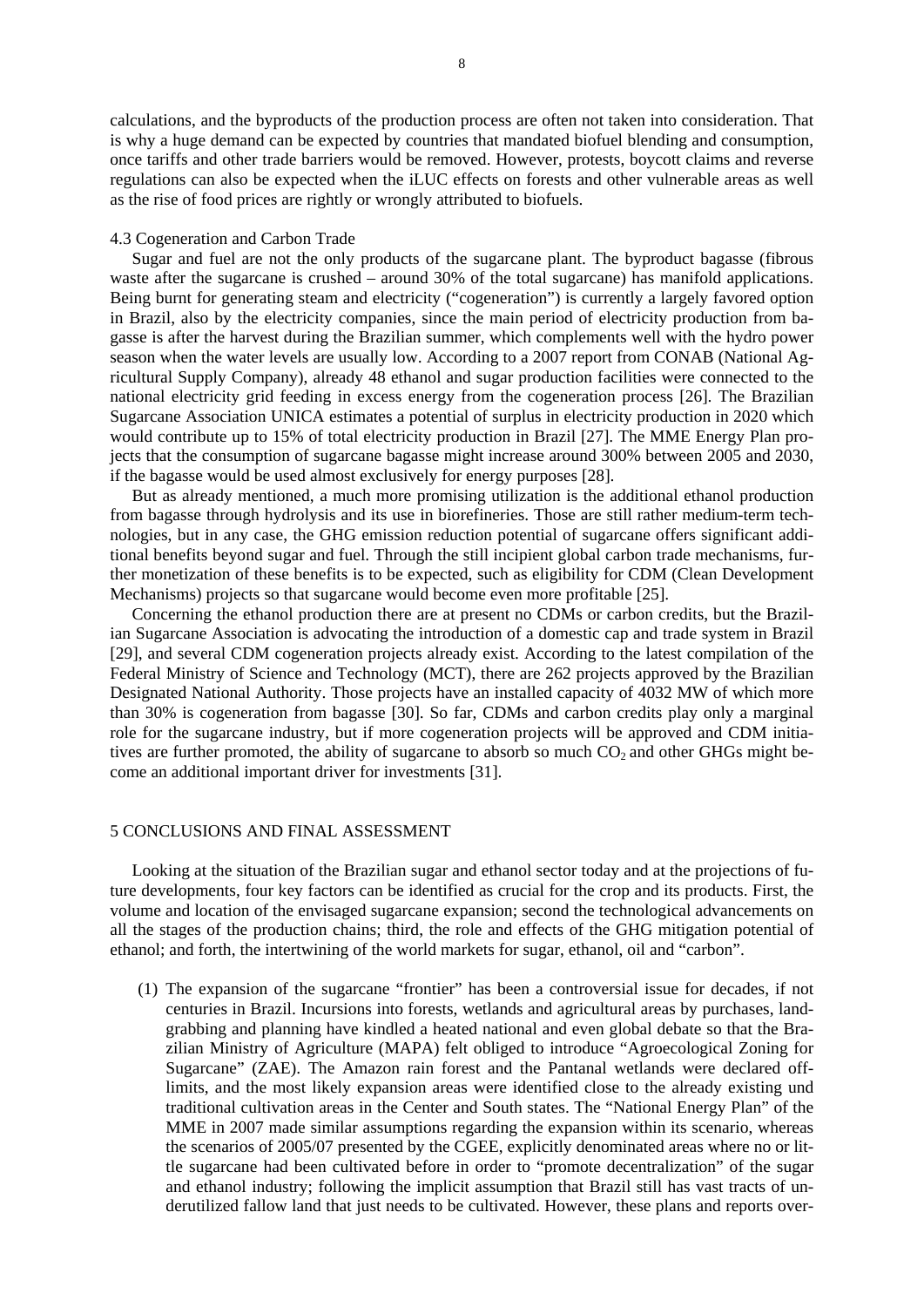look a vital factor, namely the right of every landowner to plant whatever he or she wants to grow. Of course, there are legal restrictions such as the forest and water protection laws, but *Zoning* is only indicative and not compulsory. With indirect incentives such as loan conditions for agricultural credit, a certain effect can, of course, be achieved, but zoning maps and offlimits declarations can not been taken as definite decisions. Thus it seems likely that the expansion into new cultivation areas will take place first in regions with an existing infrastructure and significantly higher productivity. If demands and other market incentives develop further, expansion into the projected "new" areas is likely to occur, but even restricted areas might be affected even if only by iLUC effects.

- (2) The agrarian yields and the industrial productivity of the conversion processes will be defining the future potential and cost effectiveness of sugarcane ethanol. One of the most crucial developments seems to be hydrolysis applications in order to convert bagasse and other cane residues into additional fuel and thereby improving total yields and the overall energy and GHG emission balance. However, applying hydrolysis technology would significantly reduce the volume of bagasse as an input for cogeneration processes. Regarding the technological potential, it can be argued that the advancements will lead to a situation where tough competition for different sugarcane applications is ever more likely - resulting in additional pressure on land expansion.
- (3) The GHG emission mitigation potential of sugarcane ethanol can be considered as a major driver for continuous promotion and a rising market demand. Within the coming decades, exports to the US and EU markets will be depending more and more on the percentage of GHG emission reduction sugarcane ethanol will be able to reach, since this is regarded as one of the key issues of certification schemes that will be applied on a larger scale. The debates on how to calculate the iLUC effects induced by displacement are still ongoing, and until today it is unclear how to integrate that parameter into the overall GHG balance of biofuels.
- (4) Within the last few decades, not only the world market prices for oil, gasoline and ethanol oscillated widely but also the prices for sugar and other agricultural commodities were subject to dramatic changes and all-time highs. Since Brazil is by far the largest exporter of sugar worldwide, the price sensitivity of the ethanol and sugar industry is respectively high. Furthermore, Brazil is the only exporter that has a so called "switch capacity" (around 10%) which enables the industry to shift between sugar and ethanol production within a year responding to profitability changes between the two products [32]. Therefore, periodically Brazil has had shortages of ethanol, exporting more sugar when prices favored the latter. In general, the end of EU sugar dumping has meant that there is a certain bias to be expected in favor of sugar, as long as ethanol is made of sugar molasses, since calories in the form of food tend to be higher priced than fuel. However, with hydrolysis using the residues from sugar production for "second-generation" ethanol, the rivalry between sugar and ethanol might be resolved into a complementary production chain. On the other hand, if the high GHG absorption potential of sugarcane would be turned into monetary benefits only for fuel, and not for sugar, the opportunity cost calculation might turn into the other direction making also "first-generation" ethanol an economically viable commodity rivaling or even surpassing sugar on the world market.

 Recent Brazilian studies on the expansion of ethanol production based on sugarcane show an enormous increase of cultivation areas within the coming two decades. The main drivers are rising prices for energy and food, technological advancements as well as expectations about growing global carbon trade, based on the outstanding potential of sugarcane to absorb  $CO<sub>2</sub>$  and other greenhouse gases. In Brazil, this is likely to lead to further land conflicts and pressure on vulnerable biome. Strict domestic regulation and international certification are to mitigate the negative impacts and to utilize sugarcane as a fruitful source of food, fuel and GHG mitigation effects. When it comes to envision future global use and demand for biofuels, additional national strategic objectives, such as energy security and the protection of domestic agriculture cannot be ignored when trying to complete the picture.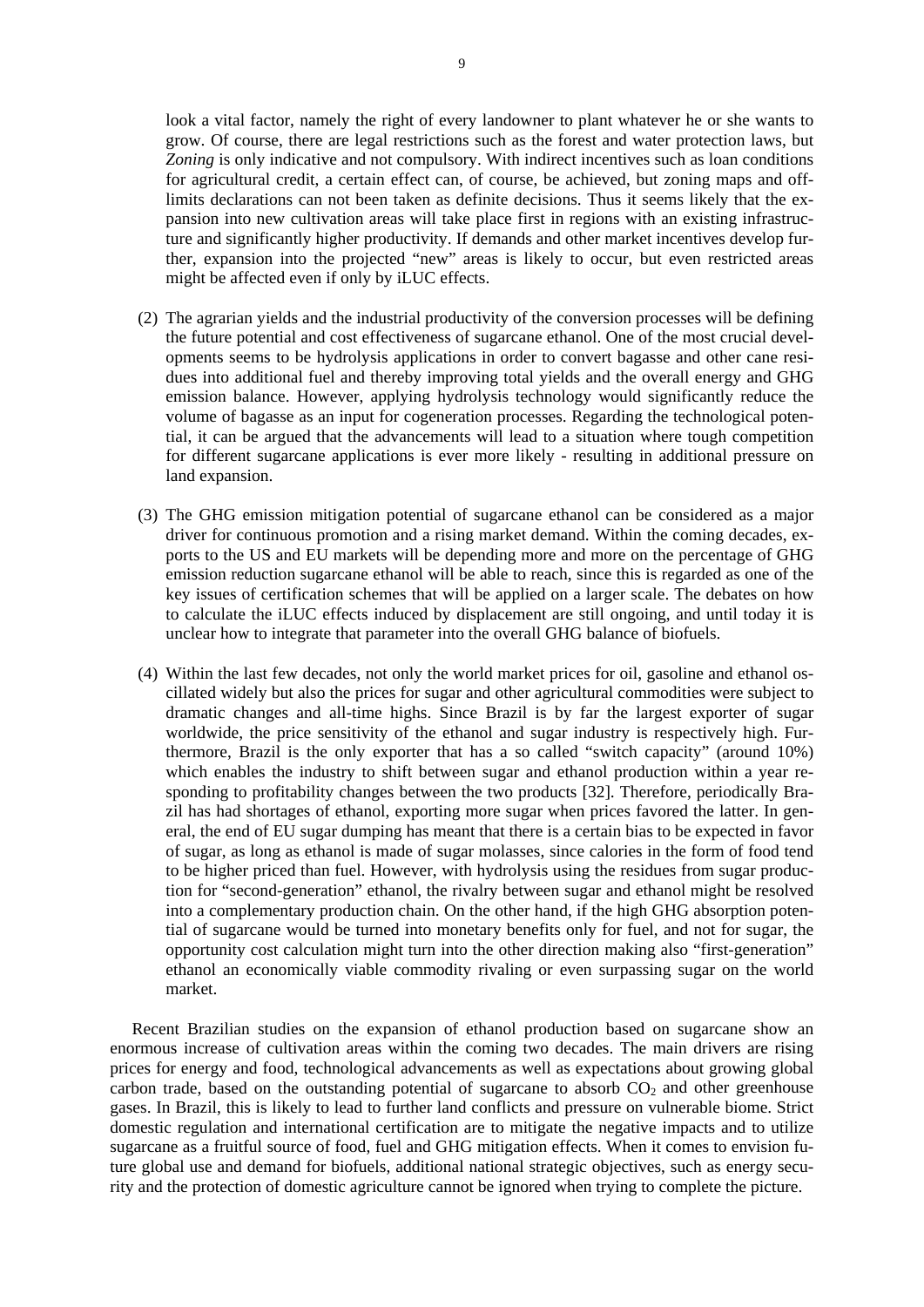**REFERENCES** 

[1] Crago, C.L.; Khanna, M.; Barton, J.; Guiliani, E.; Amaral, W.: Competitiveness of Brazilian sugarcane ethanol compared to US corn ethanol. Energy Policy 38, 2010.

[2] Cherubini, F. et al.: Energy- and greenhouse gas-based LCA of biofuel and bioenergy systems: Key issues, ranges and recommendations. Resources, Conservation and Recycling. Vol. 53, Issue 8, June 2009.

[3] Fritsche, U.; Wiegmann, K.: Treibhausgasbilanzen und kumulierter Primärenergieverbrauch von Bioenergie-Konversionspfaden unter Berücksichtigung möglicher Landnutzungsänderungen. Expertise im Auftrag des WBGU. Revidierte Endfassung. Berlin 2008.

[4] Searchinger, T. et al.: Use of U.S. Croplands for Biofuels Increases Greenhouse Gases through Emissions from Land Use Change. Published on *Science* Express, 7 February 2008.

[5] EC Directive 2008/0016 (COD) of the European Parliament and of the Council: Proposal for Directive on the promotion of the use of energy from renewable sources, 2008.

[6] Nitsch, M.; Hurtienne, T.; Freitag, H.; Borges, U.: PROALCOOL. Analyse und Evaluierung des brasilianischen Biotreibstoffprogramms. Saarbrücken: Breitenbach, 1984; updated Portuguese translation: PROÁLOOL. Economia política e avaliação sócio-econômica do programa brasileiro de biocombustíveis, Aracaju: UFS, 1988.

[7] Nitsch, M.; Giersdorf, J.: Biotreibstoffe in Brasilien. Diskussionsbeiträge des Fachbereichs Wirtschaftswissenschaft der Freien Universität Berlin. VOLKSWIRTSCHAFTLICHE REIHE. Nr. 12, 2005.

[8] Andrietta, M.G.S. et al.: Brazil, 30 years of PROALCOOL. International Sugar Journal, Vol. 109, 2007.

[9] Hall, J. et al.: Brazilian biofuels and social exclusion: established and concentrated ethanol versus emerging and dispersed biodiesel. Journal of Cleaner Production, 2009.

[10] Nass, L.L.; Arraes Pereira, P. A.; Ellis, D.: Biofuels in Brazil. An Overview; CropScience, Vol. 47, 2007.

[11] IPEA. Instituto de Pesquisa Econômica Aplicada – ipea 2010. Infraestrutura Econômica no Brasil: diagnósticos e perspectivas para 2025. Livro 6 – Vol. 1. Brasilia 2010.

[12] Moreira, J.R.: Brazil's experience with bioenergy. In: Hazell, P. and Pachauri, R.K. (eds.) Bioenergy and Agriculture: Promises and challenges. Focus 14. Int. Food Policy Research Institute. Washington D.C. 2006.

[13] MAPA, Ministry of Agriculture, Livestock and Food Supply. Secretariat of Production and Agrienergy: AgriEnergy. Statistical Yearbook 2009. Brasilia 2009.

[14] EPE, Empresa de Pesquisa Energética; MME, Ministério de Minas e Energia: Brazilian Energy Balance 2010. Base year 2009. Brasilia 2009.

[15] Rabelo, S.C., et al.: Ethanol production from enzymatic hydrolysis of sugarcane bagasse pretreated with lime and alkaline hydrogen peroxide. Biomass and Bioenergy 35, 2011.

[16] Martinelli, L. A., et al.: Sugar and ethanol production as a rural development strategy in Brazil: Evidence from the state of São Paulo. Agricultural Systems 104 (419–428), 2011.

[17] Goldemberg, J., et al.: The sustainability of ethanol production from sugarcane. Energy Policy 36 (2086– 2097), 2008.

[18] Lapola, D.M., et al.: Indirect land-use changes can overcome carbon savings from biofuels in Brazil. Proceedings of the Nacional Academy of Sciences of the United States of America (PNAS). Vol. 107, No. 8. (3388–3393), 2010.

[19] CGEE, Centro de Gestão de Estudos Estratégicos: Estudo sobre as possibilidades e impactos da produção de grandes quantidades de etanol visando à substituição parcial de gasolina no mundo - Fase 1. Relatório final. Brasilia 2005.

[20] CGEE, Centro de Gestão de Estudos Estratégicos: Estudo sobre as possibilidades e impactos da produção de grandes quantidades de etanol visando à substituição parcial de gasolina no mundo - Fase 2. Relatório final. Brasilia 2007.

[21] Estado de São Paulo. LEI ESTADUAL Nº 11.241, de 19 de Setembro de 2002. Dispõe sobre a eliminação gradativa da queima da palha da cana-de-açúcar e dá providências correlatas, 2002. [22] MAPA, Ministério da Agricultura, Pecuária e Abastecimento: Zoneamento Agroecológico da Cana-de Açúcar. Expandir a produção, preservar a vida, garantir o futuro. Rio de Janeiro 2009.